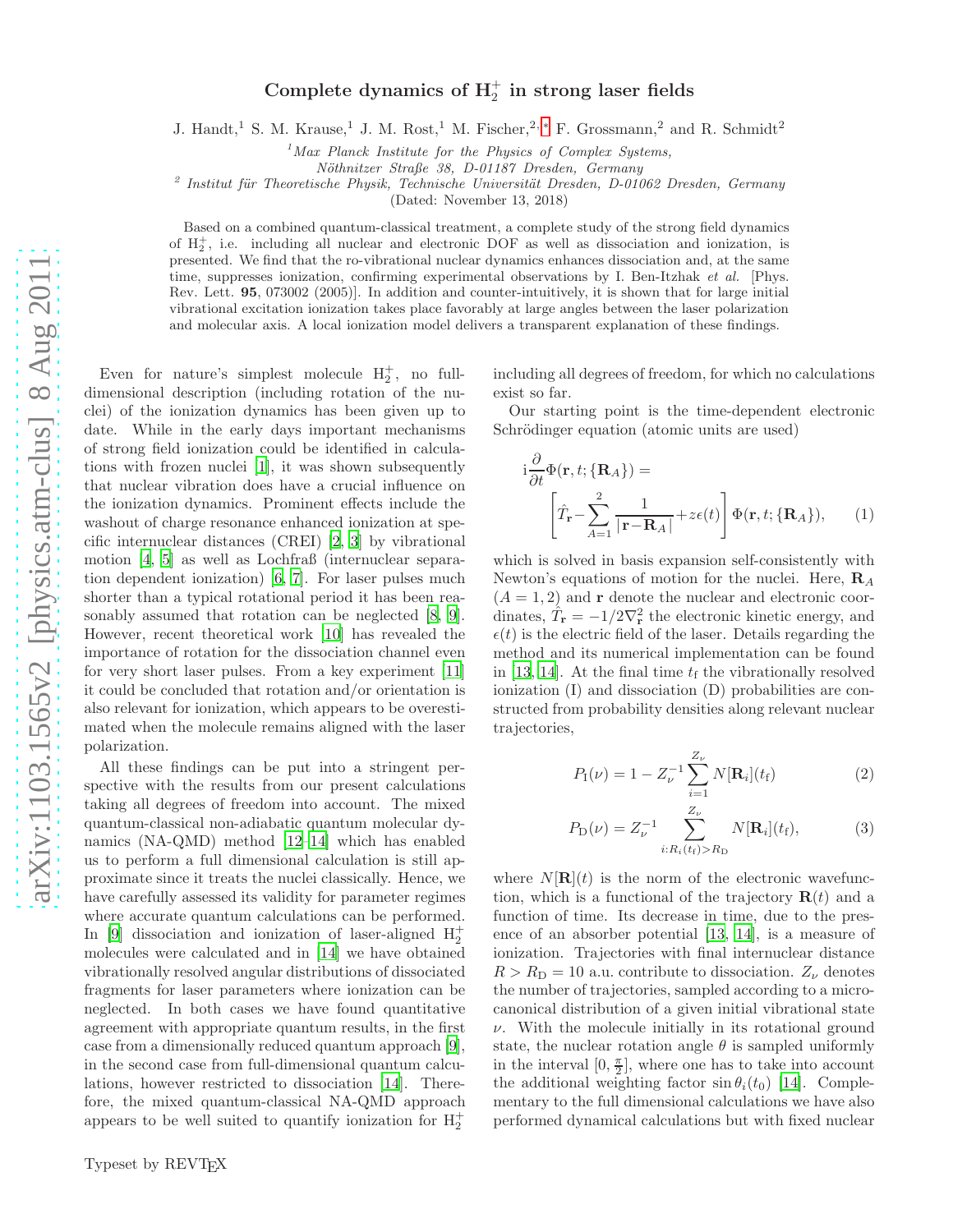orientation (frozen rotation) in order to study the influence of the rotational dynamics on the results.

We have determined vibrationally resolved ionization and dissociation probabilities for a linearly polarized laser pulse with an amplitude  $\epsilon(t) = \epsilon_0 \sin^2(\pi t/T) \cos \omega t$  at a wavelength of 800 nm (corresponding to  $\omega \approx 0.057$  a.u.), peak intensity of  $I = 2 \cdot 10^{14} \frac{\text{W}}{\text{cm}^2}$  (corresponding to  $\epsilon_0 \approx$ 0.075 a.u.) and total pulse length of  $T = 50$  fs. Similar laser parameters were used in recent experiments [\[11,](#page-3-11) [15](#page-3-15), [16\]](#page-3-16).

Fig. [1a](#page-1-0) reveals that the full dimensional integral results for ionization (red circles, including rotational dynamics) agree quite well with those for frozen nuclear axis (dashed lines), where in both calculations the molecules are isotropically distributed in the beginning. This is understandable since over the length of the laser pulse (50 fs) during which ionization is possible the molecule hardly rotates. Dissociation, however, is much slower and its probability consequently deviates considerably from the result for frozen angles (black squares versus black dashed line). Only for weak binding at large  $\nu$  dissociation happens even more quickly than ionization so that  $P<sub>D</sub>$  agrees with the frozen result. Moreover, this implies that beyond fragmentation saturation  $(P_1 + P_2) = 1$ , vertical dotted line), ionization is suppressed by dissociation according to  $P_I(P_D) = 1-P_D$ . Finally, the two maxima in  $P_D$  around  $\nu = 4$  and  $\nu = 11$  above the frozen probability are due to the well known dressed two- and one-photon states, respectively [\[14](#page-3-13)].

The corresponding probabilities for the molecule aligned with the laser polarization (Fig. [1b](#page-1-0)) differ quantitatively and qualitatively from the full dimensional analogs (Fig. [1a](#page-1-0)). Due to the much stronger ionization, fragmentation saturation sets in already near  $\nu = 4$ . Hence, for the aligned molecule ionization suppresses dissociation for high  $\nu$ , according to  $P_D(P_I) = 1 - P_I$ , in striking contrast to the real case (Fig. [1a](#page-1-0)). For the highest vibrational levels ionization decreases again, because there is a large probability that the molecules have an internuclear distance outside the strong ionization region (Fig. [2\)](#page-1-1) when the laser reaches peak intensity. From Fig. [2](#page-1-1) it is also clear why the full dimensional and laser aligned molecular response to the light pulse is so different: The coupling to the light changes considerably for different alignment angles and it is strongest in the aligned case where molecular enhancement mechanisms such as dressed state resonances and CREI are operative.

The angular distributions of dissociated and ionized fragments (Fig. [3\)](#page-2-0) confirm what we have concluded from the integral probabilities of Fig. [1.](#page-1-0) For the ionization channel, the angular distributions follow roughly the behavior expected from geometric alignment. In contrast, the angular distributions for dissociation from full dimensional and rotationally frozen calculations exhibit an opposite trend for increasing angle. Moreover, the strong alignment (for low and high  $\nu$ ) and anti-alignment for in-



<span id="page-1-0"></span>FIG. 1: (Color online) Ionization probability  $P_1(\nu)$  (red circles), and dissociation probability  $P_D(\nu)$  (black squares) for (a) initially rotationally cold molecules (isotropically orientated) and (b) laser-aligned molecules (see also [\[9\]](#page-3-9)) as a function of the initial vibrational state  $\nu$ . The dashed lines in (a) represent results for fixed nuclear orientation (frozen rotation). The vertical line denotes the vibrational level, above which fragmentation saturates,  $P_D + P_I = 1$ . Finally, the ionization probability based on the LIM (Eq. [6\)](#page-2-1) is shown with blue triangles.



<span id="page-1-1"></span>FIG. 2: (Color online) The ionization probability  $P_1(\mathbf{R}) =$  $1 - N(\mathbf{R}, T)$  calculated for fixed nuclear positions with the parallel and perpendicular component  $R_{\parallel} = R \cos \theta$  resp.  $R_{\perp} = R \sin \theta$ . Geometric alignment roughly manifests itself in increasing ionization probabilities towards the laser polarization direction. Near laser polarization direction clearly a region of strong ionization is visible, in particular the 1-photonresonance at  $R \approx 4.3$  a.u. as well as additional enhanced ionization maxima related to CREI.

termediate  $\nu$  which has been explained and understood within the Floquet picture (e.g., [\[14\]](#page-3-13)) is missing for frozen angles.

Summarizing the interpretation of the results so far it has become clear that a full dimensional approach is necessary to capture the dynamics adequately. Nevertheless, as the ionization probability depends exponentially on the laser intensity, a simplified dynamical description may be possible. In our case  $P_1$  from Fig. [2](#page-1-1) is reduced ten times when using half the peak intensity which is also observed experimentally [\[11\]](#page-3-11). Hence, the full dynamical ionization should mainly be determined by the nuclear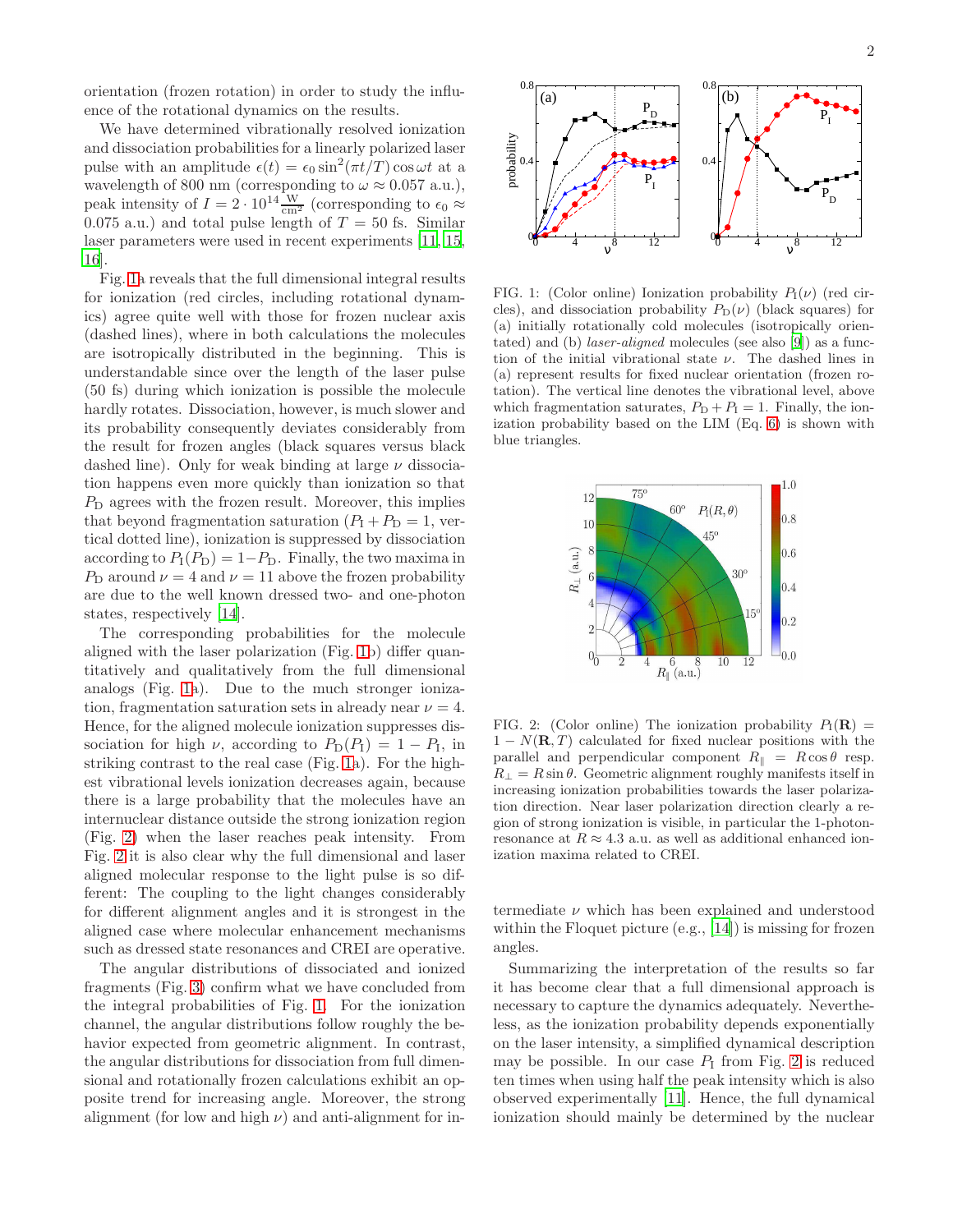

<span id="page-2-0"></span>FIG. 3: (Color online) Angular distribution of fragments starting from vibrational  $H_2^+$  levels  $\nu = 4$ , 9, and 14 for ionization  $P_1(\theta)$  (red bars) and dissociation  $P_D(\theta)$  (green bars) from full dimensional calculations (cf. [\[14](#page-3-13)] for definition of  $P_{\text{D}}(\theta)$ ,  $P_{\text{I}}(\theta)$  analogous). The results calculated with frozen rotation are given with gray circles.

positions around peak intensity (25 fs into the pulse), dependent on the initial vibrational state as illustrated in Fig. [4a](#page-2-2). To understand the influence of nuclear motion on ionization, we define the ionized nuclear density

$$
\rho_{\rm I}(\mathbf{R}) = -Z_{\nu}^{-1} \sum_{i=1}^{Z_{\nu}} \int_{0}^{t_{\rm f}} dt \ \dot{N}[\mathbf{R}_i](t) \ \delta(\mathbf{R} - \mathbf{R}_i(t)) \ , \quad (4)
$$

which reveals preferential nuclear positions for ionization (Fig. [4b](#page-2-2)). Surprisingly, for large  $\nu$  ionization proceeds favorably at large angles. It also corroborates the "naive" picture of Fig. [4a](#page-2-2) that ionization mainly takes place at the time of peak intensity and is therefore sensitive to the dynamically reached nuclear positions at this time.

To quantify this observation, we may assume that ionization happens instantaneously neglecting memory effects for nuclear motion in the approximation

$$
\dot{N}[\mathbf{R}_i](t) \approx -\Gamma(\mathbf{R}_i(t), t) N[\mathbf{R}_i](t) \tag{5}
$$

with an instantaneous local ionization "rate"  $\Gamma(\mathbf{R}, t) =$  $-N(\mathbf{R}, t)/N(\mathbf{R}, t)$ . Note that this assumption is not trivial, since the ionization of any trajectory in the swarm depends in principle on its whole time evolution. The instantaneous local ionization rate  $\Gamma(\mathbf{R}, t)$  is calculated within the fixed-nuclei approximation using the same laser conditions as in the full dynamical calculations. This rate is not a simple function of time, internuclear distance and alignment angle, but also depends on the pulse shape of the laser. Inserting [\(5\)](#page-2-3) into [\(4\)](#page-2-4) leads to a local ionization model (LIM), where the ionized nuclear



<span id="page-2-2"></span>FIG. 4: (Color online) (a) Trajectories of fragmenting molecules (red lines) as well as nuclear positions at peak intensity (black dots) for exemplary initial vibrational levels ( $\nu = 4, 9, 14$ ). (b) Corresponding exact ionized density  $\rho_I(\mathbf{R})$  and (c) ionized density in the LIM  $\rho_I^{\text{LIM}}(\mathbf{R})$  (linear color scale). The nuclear coordinates are the same as in Fig. [2.](#page-1-1)

<span id="page-2-4"></span>density takes the product form

<span id="page-2-1"></span>
$$
\rho_{\mathbf{I}}^{\text{LIM}}(\mathbf{R}) = \int_{0}^{t_{\mathbf{f}}} dt \ \Gamma(\mathbf{R}, t) \ \rho(\mathbf{R}, t) \tag{6}
$$

with the time-dependent nuclear density

$$
\rho(\mathbf{R},t) = Z_{\nu}^{-1} \sum_{i=1}^{Z_{\nu}} N[\mathbf{R}_i](t) \ \delta(\mathbf{R} - \mathbf{R}_i(t)) \ . \tag{7}
$$

As one can see from Fig. [4c](#page-2-2), the separation of nuclear dynamics and ionization according to [\(6\)](#page-2-1) reproduces the full result Fig. [4b](#page-2-2) quite well and is in accord with the spirit of [\[17\]](#page-3-17) with the difference that our ionization rates are extracted from the exact laser pulse.

<span id="page-2-3"></span>Note, however, that the LIM overestimates ionization for low  $\nu$ , which is due to the proximity of a 1-photon resonance close to  $R \approx 4.3$  a.u. For higher  $\nu$  the model reproduces that ionization takes place dominantly at intermediate angles as a consequence of dissociation dynamics [\[14\]](#page-3-13). The quantitative accuracy of the LIM (Fig. [1a](#page-1-0), blue triangles) is overall comparable to the rotationally frozen result (dashed line), however LIM better reflects dynamical details, such as the influence of dressed state resonances.

A serious quantitative comparison with the experiment [\[11\]](#page-3-11), which reveals one order of magnitude differ-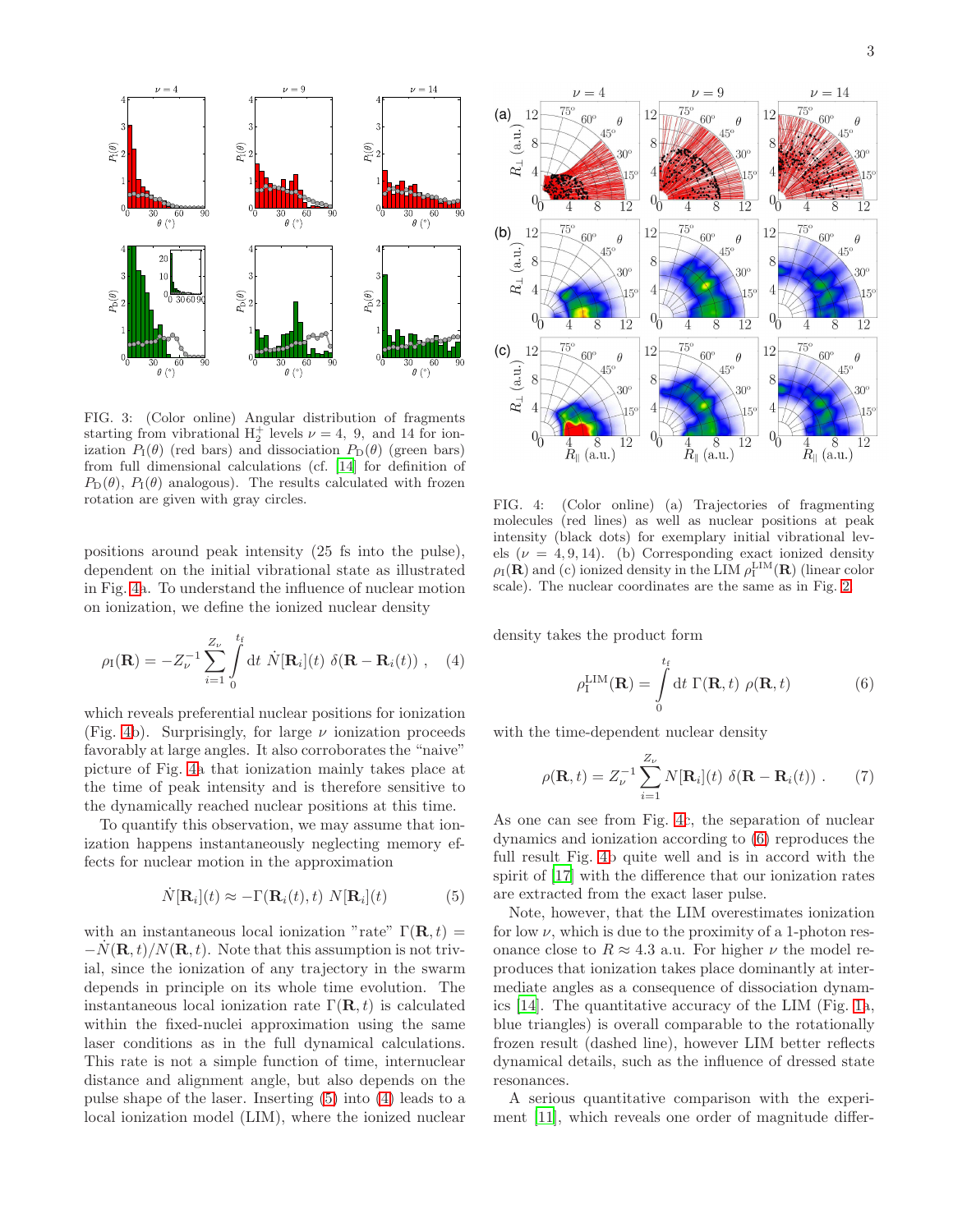

<span id="page-3-18"></span>FIG. 5: (Color online) Franck-Condon averaged angular distribution for ionization  $(P_1(\theta))$  and dissociation  $(P_D(\theta))$ .

ence between total ionization and dissociation yield, requires Franck Condon averaging over initial vibrational levels and in addition focal volume and thermal averaging. While the former is a generally valid result, the latter depends on the exact conditions of individual experiments, which differ and are not trivial to quantify. Hence, we restrict ourselves to calculate full Franck-Condon averaged [\[18\]](#page-4-0) angular distributions for ionization and dissociation and discuss modifications due to volume aver-aging qualitatively. As one can see in Fig. [5,](#page-3-18)  $P_D(\theta)$  is more strongly aligned along the laser polarization than  $P_1(\theta)$  in seeming discrepancy with the opposite observation in the experiment. However, as noted in [\[11\]](#page-3-11), the dynamics changes substantially with small changes in pulse length if the latter is close to the vibrational time scale which is the case here. Hence, the small differences in experimental and theoretical pulse length and shape may matter. Secondly, the spatial intensity profile of the laser will favor contributions of ionized fragments in the wings of the laser focus which originate dominantly from laser-aligned molecules. In the experiment [\[11](#page-3-11)] low laser intensities contribute considerably to the signal due to the width of the ion beam used. On the other hand,  $P_{\text{D}}(\theta)$  would broaden for large contributions from lower intensities (cf. the IDS procedure used in [\[19\]](#page-4-1)). The total dissociation and ionization probabilities from our calculation,  $P_{\rm I} = 0.13$  and  $P_{\rm D} = 0.41$ , reproduce the experimental trend, that ionization is considerably smaller than dissociation in sharp contrast to predictions from dimensionally reduced calculations.

In summary, we have presented a complete study of strong field ionization and dissociation of  $H_2^+$ . All nuclear and electronic degrees of freedom have been included in the framework of the mixed quantum-classical NA-QMD method whose applicability has been checked carefully in prior work by comparison to quantum results where available. It is worthwhile to note, that NA-QMD [\[12](#page-3-12), [13](#page-3-14)] is also applicable to polyatomic many-electron systems [\[20\]](#page-4-2).

We have found, that nuclear rotation enhances dissociation so that  $P_{\text{D}} > P_{\text{I}}$  for  $H_2^+$  under short pulses in

4

agreement with the experiment [\[11\]](#page-3-11) but in discrepancy with dimensionally reduced calculations. Furthermore, vibrationally resolved ionization  $P_I(\nu)$  is reasonably well reproduced with frozen rotation, while  $P_D(\nu)$  is enhanced in comparison to frozen nuclear geometry with two maxima whose origin can be easily traced to one- and twophoton dressed states. The latter connection is almost completely lost in the dimensionally reduced result since due to the strong ionization, fragmentation saturation occurs already for  $\nu > 4$  and leads to suppression of dissociation.

We conclude that full dimensional calculations are necessary for short pulses to obtain even qualitatively correct results. Nevertheless, a simplification arises in a local ionization model (LIM) from the separation of ionization and nuclear dynamics, taking advantage of the fact that ionization is fast, but happens dominantly at peak intensity, when nuclei have already moved. Finally, we could demonstrate that rotationally frozen dynamics is a good approximation when dissociation or ionization happens fast with respect to the rotational time scale. This is always the case for ionization with a 50 fs pulse and applies regarding dissociation to the highest vibrational levels, which dissociate before the molecule rotates substantially.

We gratefully acknowledge the allocation of computer resources from the ZIH of the TU Dresden and support by the DFG through Grants No. SCHM-957 and SCHU-1557.

- <sup>∗</sup> [E-mail: Michael.Fischer@tu-dresden.de](mailto:E-mail: Michael.Fischer@tu-dresden.de)
- <span id="page-3-1"></span><span id="page-3-0"></span>[1] A. Giusti-Suzor et al., J. Phys B 28, 309 (1995).
- <span id="page-3-2"></span>[2] T. Zuo and A. D. Bandrauk, Phys. Rev. A 52, R2511 (1995).
- <span id="page-3-3"></span>[3] G. N. Gibson, M. Li, C. Guo, and J. Neira, Phys. Rev. Lett. 79, 2022 (1997).
- <span id="page-3-4"></span>[4] S. Chelkowski, C. Foisy, and A. D. Bandrauk, Phys. Rev. A 57, 1176 (1998).
- <span id="page-3-5"></span>[5] I. Ben-Itzhak et al., Phys. Rev. A 78, 063419 (2008).
- <span id="page-3-6"></span>[6] E. Goll, G. Wunner, and A. Saenz, Phys. Rev. Lett. 97, 103003 (2006).
- <span id="page-3-7"></span>[7] T. Ergler et al., Phys. Rev. Lett. **97**, 103004 (2006).
- <span id="page-3-8"></span>[8] S. Chelkowski, T. Zuo, O. Atabek, and A. D. Bandrauk, Phys. Rev. A 52, 2977 (1995).
- <span id="page-3-9"></span>[9] A. Kästner *et al.*, New J. Phys. **11**, 083014 (2009).
- <span id="page-3-10"></span>[10] F. Anis, T. Cackowski, and B. D. Esry, J. Phys. B 42, 091001 (2009).
- <span id="page-3-11"></span>[11] I. Ben-Itzhak et al., Phys. Rev. Lett. **95**, 073002 (2005).
- <span id="page-3-12"></span>[12] T. Kunert and R. Schmidt, Eur. Phys. J. D **25**, 15 (2003).
- <span id="page-3-14"></span>[13] M. Uhlmann, T. Kunert, and R. Schmidt, J. Phys. B 39, 2989 (2006).
- <span id="page-3-13"></span>[14] M. Fischer et al, New J. Phys. (submitted).
- <span id="page-3-15"></span>[15] K. Sändig, H. Figger, and T. W. Hänsch, Phys. Rev. Lett. 85, 4876 (2000).
- <span id="page-3-16"></span>[16] P. Q. Wang et al., Phys. Rev. A **74**, 043411 (2006).
- <span id="page-3-17"></span>[17] H. A. Leth, L. B. Madsen, and K. Mølmer, Phys. Rev.